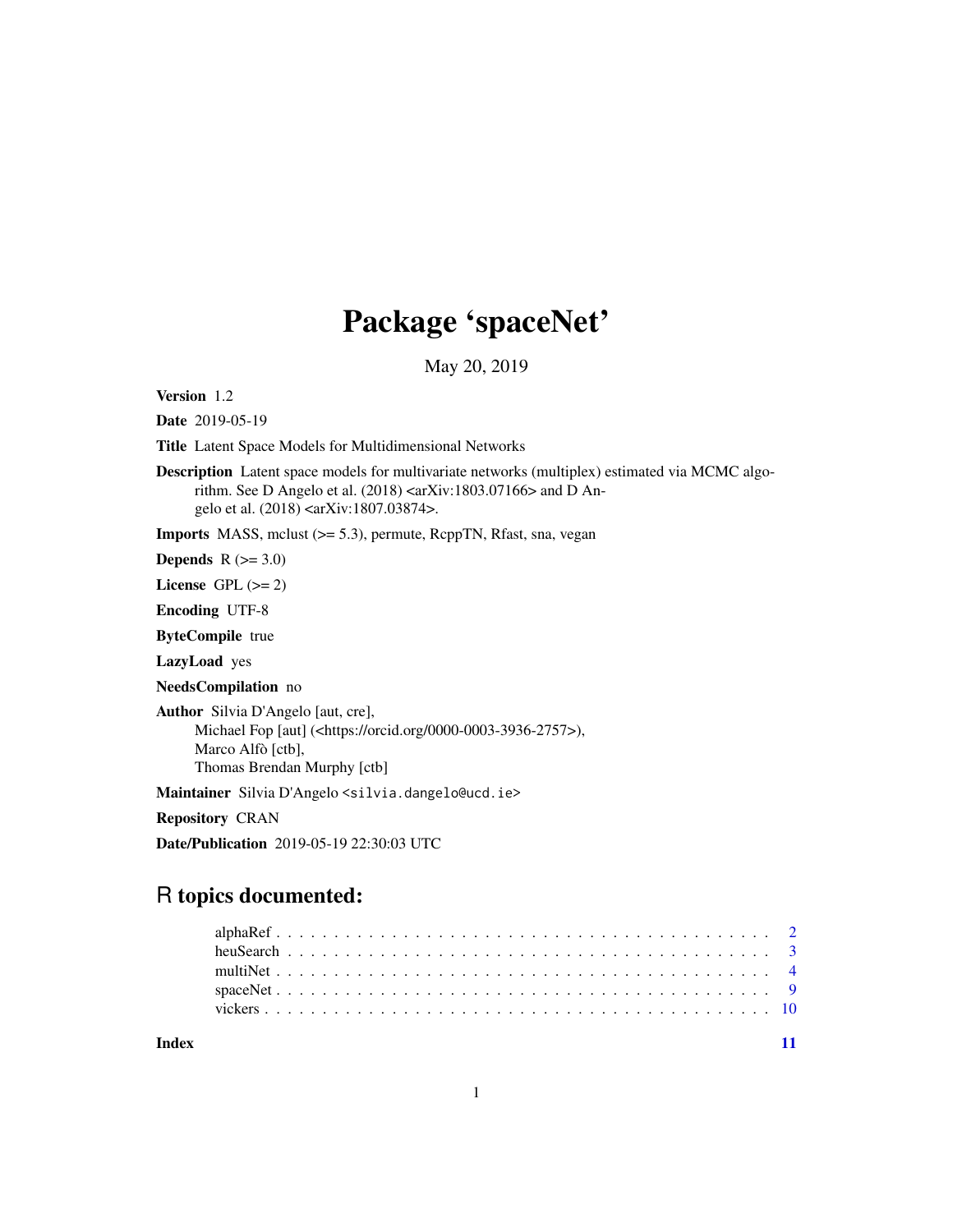<span id="page-1-1"></span><span id="page-1-0"></span>

## Description

Computes the value for the intercept in the reference network.

#### Usage

 $alphaRef(Y, D = 2, sender = NULL, receiver = NULL)$ 

#### Arguments

| Υ                | A three-dimensional array or list of $(n \times n)$ adjacency matrices composing the                                |
|------------------|---------------------------------------------------------------------------------------------------------------------|
|                  | multidimensional network. A list will be converted to an array. If an array,                                        |
|                  | the dimension of Y must be $(n, n, K)$ , where n is the number of nodes and K                                       |
|                  | the number of networks. Structural missing values (NA) are allowed, but no<br>imputation is performed; see details. |
| D                | The dimension of the latent space, with $D > 0$ . The default value is $D = 2$ .                                    |
| sender, receiver |                                                                                                                     |
|                  | The type of node-specific sender and receiver effects to be included in the model.                                  |
|                  | If specified, these effects can be set to constant ("const") or/and variable ("var").                               |
|                  | By default, node-specific effects are not included in the model (NULL).                                             |

#### Details

The function computes the value for the intercept in the reference network (first network) of the multiplex. It is calculated taking into account the average effect of the latent space on edge probabilities (approximated with the constant 2) and the observed mean probability of an edge in the first network  $(Y^{(1)})$ :

$$
p^{(1)} = \frac{\sum_{i=1}^{n} \sum_{j=1}^{n} y_{ij}^{(1)}}{n(n-1)},
$$

with  $n$  the number of nodes in the network. Then, the reference intercept is computed as:

$$
\log\Bigl(\frac{p^{(1)}}{1-p^{(1)}}\Bigr)+2.
$$

When sender and/or receiver effects are included in the model, the intercept for the reference network is forced to be positive, see references.

#### Value

The function returns the intercept value in the reference network.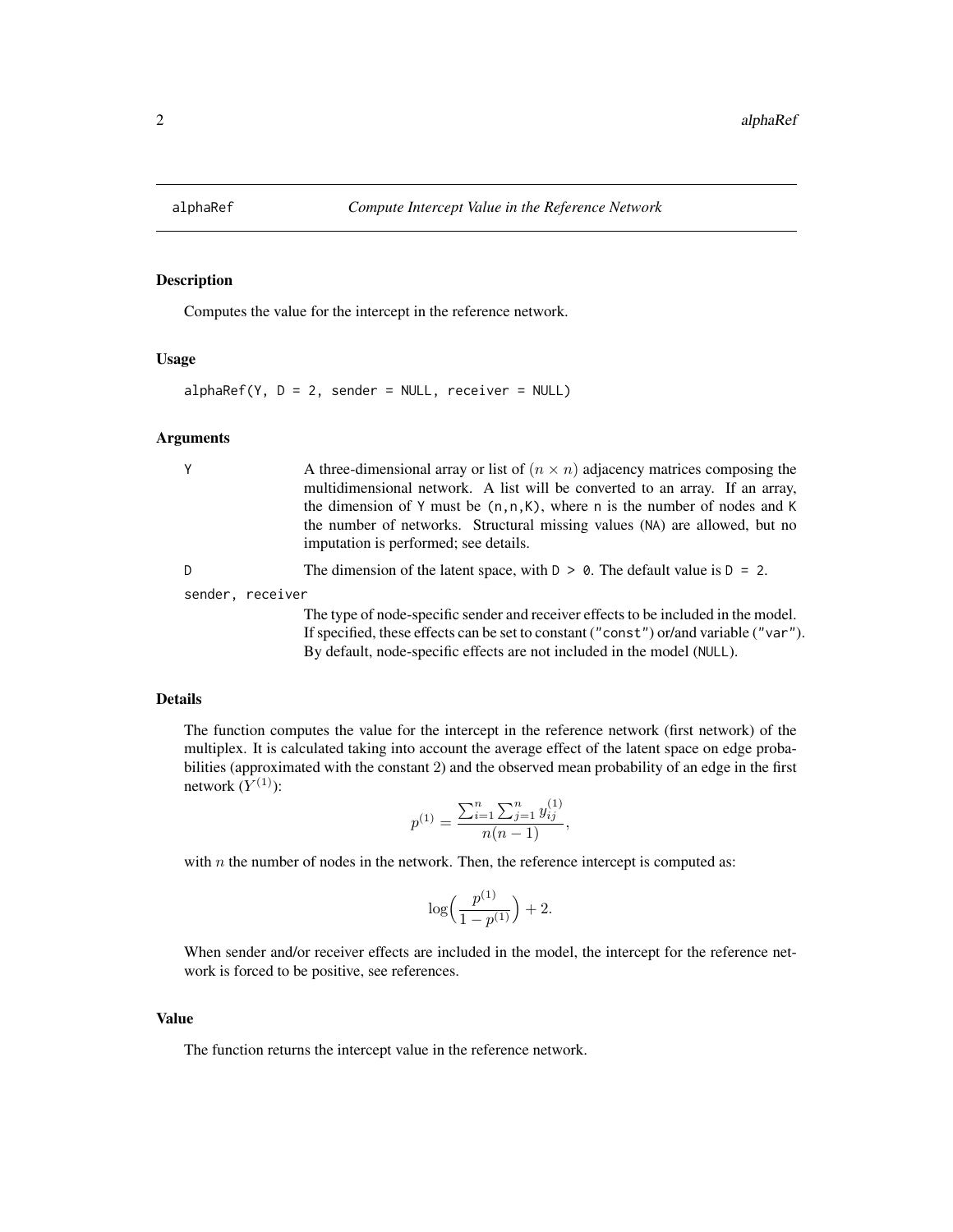#### <span id="page-2-0"></span>heuSearch 3

#### References

D'Angelo, S. and Murphy, T. B. and Alfò, M. (2018). Latent space modeling of multidimensional networks with application to the exchange of votes in the Eurovision Song Contest. [arXiv.](https://arxiv.org/abs/1803.07166)

D'Angelo, S. and Alfò, M. and Murphy, T. B. (2018). Node-specific effects in latent space modelling of multidimensional networks. [arXiv.](https://arxiv.org/abs/1807.03874)

#### See Also

[multiNet](#page-3-1)

#### Examples

```
data(vickers)
alphaR <- alphaRef(vickers, D = 2) # model without node-specific effect
```
heuSearch *Heuristic model search*

#### **Description**

This function performs an heuristic model search, to select which type of sender and receiver effects should be included in the model. The sender/receiver effects can be either absent, constant or variable.

#### Usage

heuSearch( $Y$ ,  $D = 2$ , nrep = 1000)

#### Arguments

|      | A three-dimensional array or list of $(n \times n)$ adjacency matrices composing the<br>multidimensional network. A list will be converted to an array. If an array,<br>the dimension of Y must be $(n, n, K)$ , where n is the number of nodes and K<br>the number of networks. Structural missing values (NA) are allowed, but no<br>imputation is performed; see details. |
|------|------------------------------------------------------------------------------------------------------------------------------------------------------------------------------------------------------------------------------------------------------------------------------------------------------------------------------------------------------------------------------|
| D    | The dimension of the latent space, with $D > 0$ . The default value is $D = 2$ .                                                                                                                                                                                                                                                                                             |
| nrep | The number of datasets to be simulated for each model type. By default nrep = 1000.                                                                                                                                                                                                                                                                                          |

#### Details

The function performs an heuristic model search for the type of sender/receiver effects to be included in the model for the multidimensional network Y with n nodes and  $K$  networks.

The function simulates nrep different multidimensional networks of dimensions  $(n, K)$  from the nine models arising from different combinations of sender/receiver effects: "NN", "CN", "NC", "CC", "VN", "NV", "VC", "CV", "VV". The first letter indicates the sender effect type, while the second letter denotes the receiver effect type. The effects can be constrained across the networks, with "N"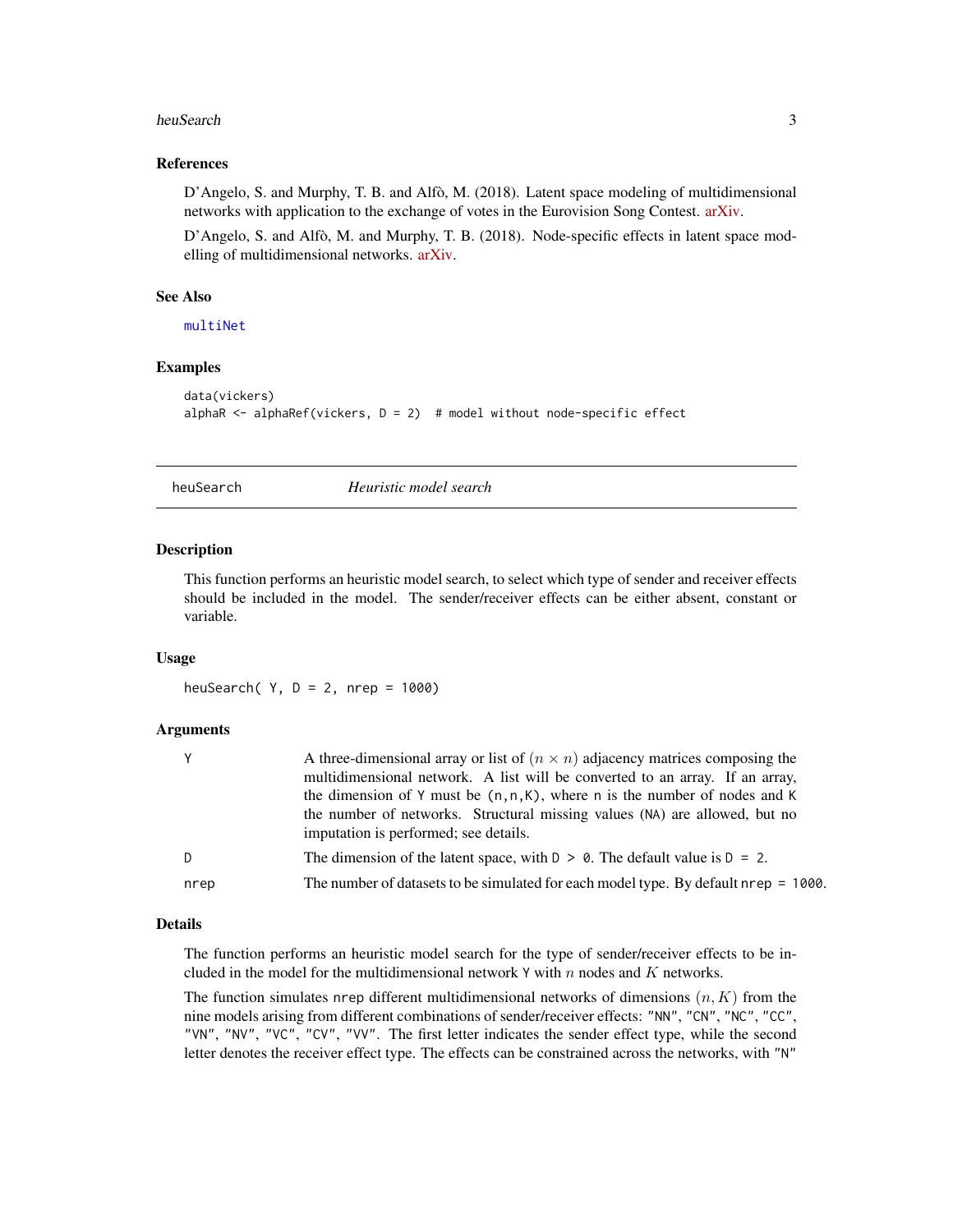<span id="page-3-0"></span>indicating no effects, "C" constant effects and "V" variable effects. The simulated multidimensional networks are then used to train a classifier, which is employed to assign the observed multiplex Y to the most plausible node-specific effect model.

#### Value

The function returns a list containing the following objects:

- bestModel The selected combination of sender and receiver effects.
- modelProbs The estimated probabilities that Y has been generated by the models corresponding to all the sender/receiver effects combinations.
- modClass The model-specific accuracies of the classifier. Rows correspond to the predicted model, while columns to the model the simualted data have been generated from.

#### References

D'Angelo, S. and Murphy, T. B. and Alfò, M. (2018). Latent space modeling of multidimensional networks with application to the exchange of votes in the Eurovision Song Contest. [arXiv.](https://arxiv.org/abs/1803.07166)

D'Angelo, S. and Alfò, M. and Murphy, T. B. (2018). Node-specific effects in latent space modelling of multidimensional networks. [arXiv.](https://arxiv.org/abs/1807.03874)

#### See Also

[multiNet](#page-3-1)

#### Examples

```
data(vickers)
#heuS <- heuSearch( vickers, D = 2, nrep = 10) # nrep is set to 10 as an example.
```
<span id="page-3-1"></span>multiNet *Latent Space Models for Multivariate Networks*

#### **Description**

Implements latent space models for multivariate networks (multiplex) via MCMC algorithm.

#### Usage

```
multiNet(Y, niter = 1000, D = 2,
        muA = 0, tauA = NULL, nuA = 3,
         mUB = 0, tauB = NULL, nUB = 3,
        mul = 0, taul = NULL, nul = 3,
         alphaRef = NULL,sender = c("const", "var"),receiver = c("const", "var"),
         covariates = NULL,
```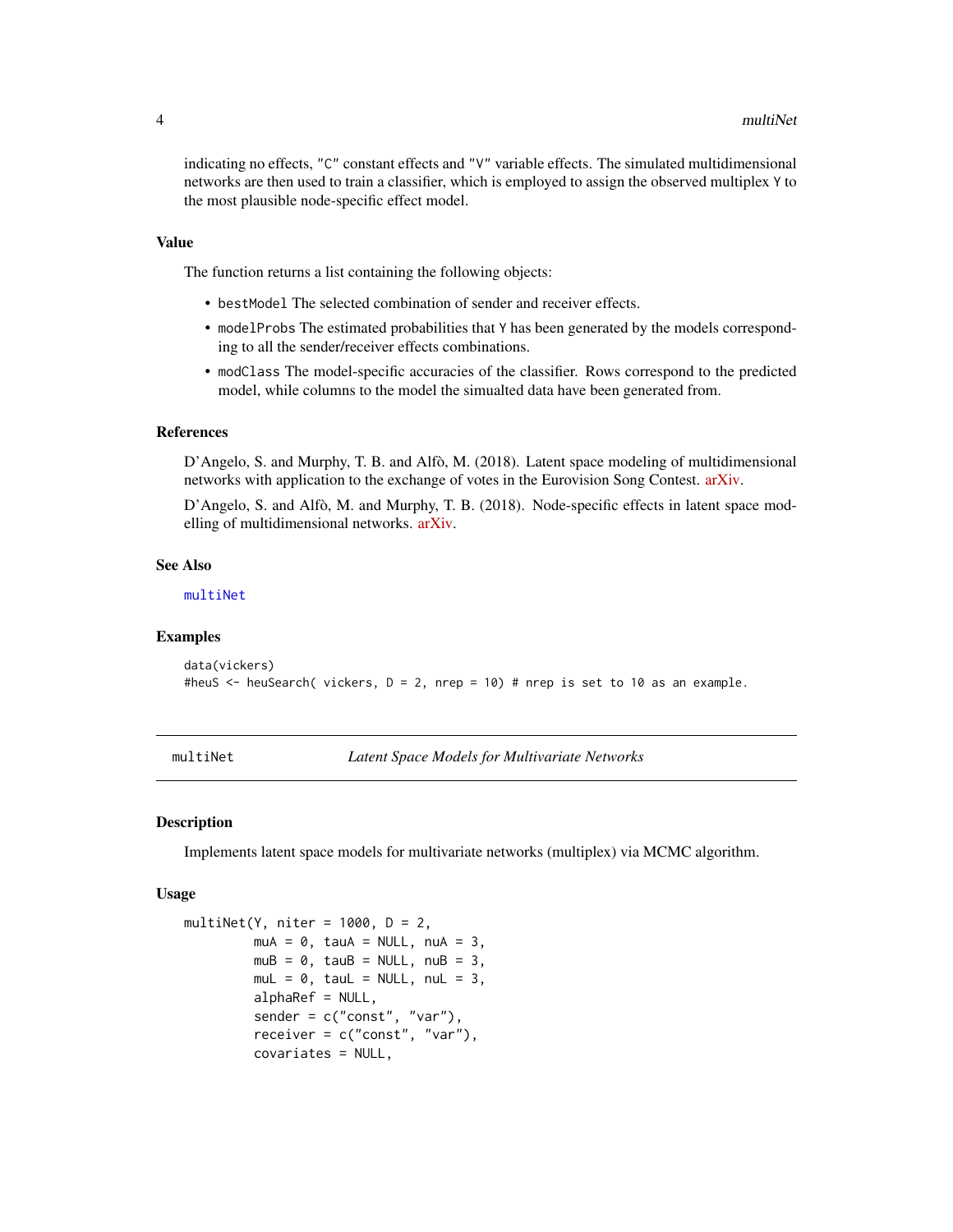```
DIC = FALSE, WAIC = FALSE,
burnIn = round(niter*0.3),
trace = TRUE,
allChains = FALSE,
refSpace = NULL)
```
## Arguments

| Υ                                 | A three-dimensional array or list of $(n \times n)$ adjacency matrices composing the<br>multidimensional network. A list will be converted to an array. If an array, the<br>dimension of Y must be $(n, n, K)$ , where n is the number of nodes and K the<br>number of networks. Missing values (NA) are allowed; see details.                                                                                                                                                                                        |
|-----------------------------------|-----------------------------------------------------------------------------------------------------------------------------------------------------------------------------------------------------------------------------------------------------------------------------------------------------------------------------------------------------------------------------------------------------------------------------------------------------------------------------------------------------------------------|
| niter                             | The number of MCMC iterations. The default value is $niter = 1000$ .                                                                                                                                                                                                                                                                                                                                                                                                                                                  |
| D                                 | The dimension of the latent space, with $D > 1$ . The default value is $D = 2$ .                                                                                                                                                                                                                                                                                                                                                                                                                                      |
| muA, muB, muL<br>tauA, tauB, tauL | Mean hyperparameters, see details.                                                                                                                                                                                                                                                                                                                                                                                                                                                                                    |
|                                   | Mean hyperparameters, see details.                                                                                                                                                                                                                                                                                                                                                                                                                                                                                    |
| nuA, nuB, nuL                     | Variance hyperparameters, see details.                                                                                                                                                                                                                                                                                                                                                                                                                                                                                |
| alphaRef                          | The value for the intercept in the first network (the reference network). This<br>value can be specified by the user on the basis of prior knowledge. By default is<br>computed using the function alphaRef, see details.                                                                                                                                                                                                                                                                                             |
| sender, receiver                  |                                                                                                                                                                                                                                                                                                                                                                                                                                                                                                                       |
|                                   | The type of node-specific sender and receiver effects to be included in the model.<br>If specified, these effects can be set to constant ("const") or/and variable ("var").<br>By default, node-specific effects are not included in the model (NULL).                                                                                                                                                                                                                                                                |
| covariates                        | An array or a list with edge-covariates matrices. A list is automatically con-<br>verted to an array. Covariates can be either continuous or discrete and must be<br>constant throughout the views of the multiplex. The dimension of covariates<br>is $(n, n, L)$ , where n is the number of nodes and L the number of covariates, that<br>is, the number of covariates matrices. Missing values (NA) are not allowed.                                                                                               |
| DIC                               | A logical value indicating wether the DIC (Deviance Information Criterion)<br>should be computed. The default is DIC = FALSE.                                                                                                                                                                                                                                                                                                                                                                                         |
| WAIC                              | A logical value indicating wether the WAIC (Widely Available Information Cri-<br>terion) should be computed. The default is WAIC = FALSE.                                                                                                                                                                                                                                                                                                                                                                             |
| burnIn                            | A numerical value, the number of iterations of the chain to be discarded when<br>computing the posterior estimates. The default value is burnIn = round(niter $*0.3$ ).                                                                                                                                                                                                                                                                                                                                               |
| trace                             | A logical value indicating if a progress bar should be printed.                                                                                                                                                                                                                                                                                                                                                                                                                                                       |
| allChains                         | A logical value indicating if the full parameter chains should also be returned in<br>output. The default value is all Chains = FALSE.                                                                                                                                                                                                                                                                                                                                                                                |
| refSpace                          | Optional. A matrix containing a set of reference values for the latent coordinates<br>of the nodes. Its dimension must be (n, D), where n is the number of nodes<br>and D the number of dimensions of the latent space. The coordinates stored in<br>the matrix refSpace are compared with the estimated ones at each iteration via<br>Procrustes correlation. High values of the correlation index indicate that the<br>estimated coordinates are a translation and/or a rotation of the coordinates in<br>refSpace. |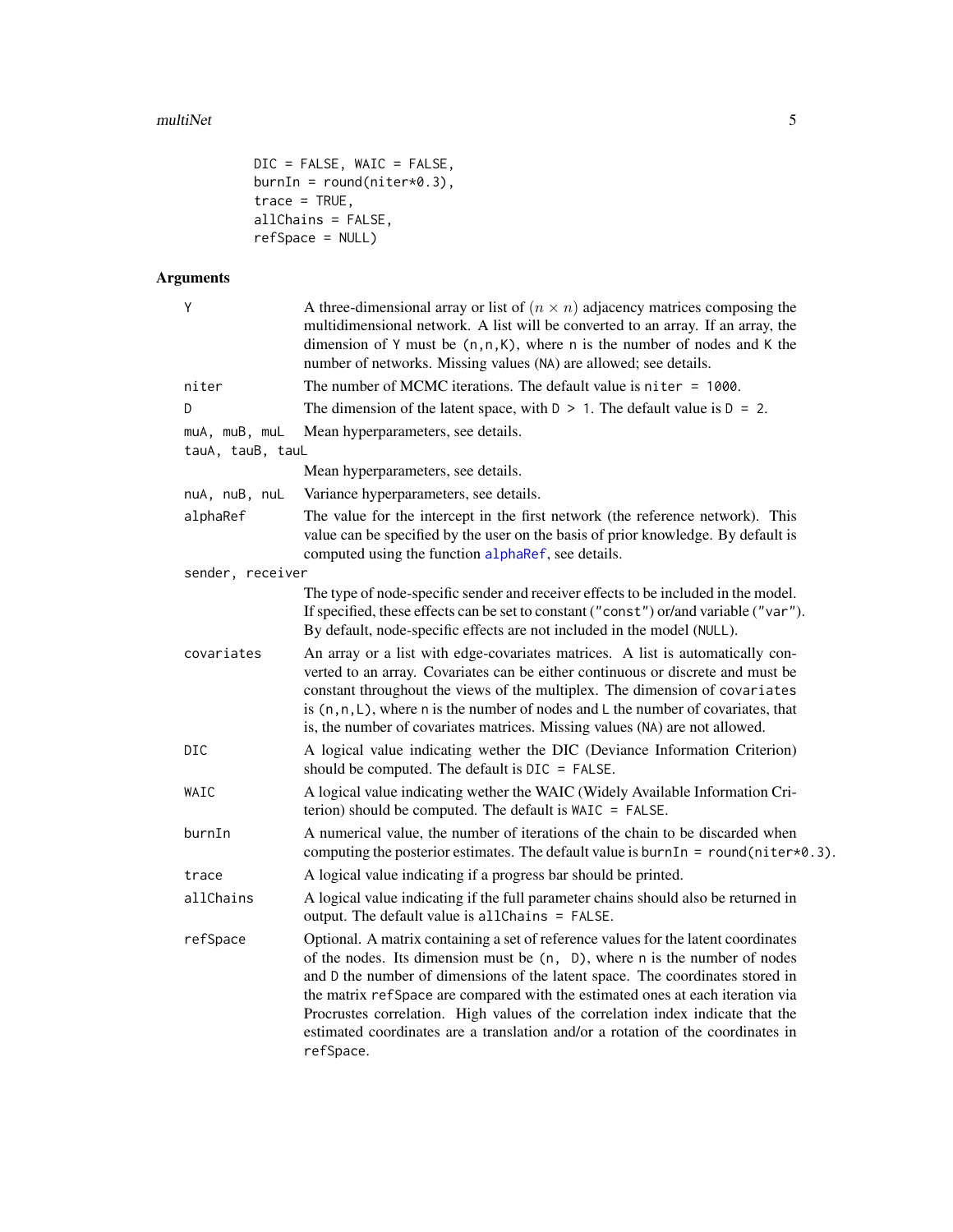#### <span id="page-5-0"></span>Details

The function estimates a latent space model for multidimensional networks (multiplex) via MCMC. The model assumes that the probability of observing an arc between any two nodes is inversely related to their distance in a low-dimensional latent space. Hence, nodes close in the latent space have a higher probability of being connected across the views of the multiplex than nodes far apart. The model allows the inclusion of node-specific sender and receiver effects and edge-specific covariates.

The probability of an edge beteween nodes i and j in the  $k^{th}$  network is defined as:

$$
P\left(y_{ij}^{(k)} = 1 | \Omega^{(k)}, d_{ij}, \lambda\right) = \frac{C_{ij}^{(k)}}{1 + C_{ij}^{(k)}}
$$

.

with  $C_{ij}^{(k)} = \exp\{\alpha^{(k)} - \beta^{(k)}d_{ij} - \lambda x_{ij}\}\$  when node-specific effects are not present and  $C_{ij}^{(k)} =$  $\exp{\{\alpha^{(k)}\phi_{ij}^{(k)} - \beta^{(k)}d_{ij} - \lambda x_{ij}\}}$  when they are included in the model.

The arguments of  $C_{ij}^{(k)}$  are:

- The squared Euclidean distance between nodes i and j in the latent space,  $d_{ij}$
- A coefficient  $\lambda$  to scale the edge-specific covariate  $x_{ij}$ . If more than one covariate is introduced in the model, their sum is considered, with each covariate being rescaled by a specific coefficient  $\lambda_l$ . Edge-specific covariates are assumed to be inversely related to edge probabilities, hence  $\lambda \geq 0$ .
- A vector of network-specific parameters,  $\Omega^{(k)} = (\alpha^{(k)}, \beta^{(k)})$ . These parameters are:
	- $-$  A rescaling coefficient  $\beta^{(k)}$ , which weights the importance of the latent space in the  $k^{th}$ network, with  $\beta^{(k)} \geq 0$ . In the first network (that is the reference network), the coefficient is fixed to  $\beta^{(1)} = 1$  for identifiability reasons.
	- An intercept parameter  $\alpha^{(k)}$ , which corresponds to the largest edge probability allowed in the  $k^{th}$  network. Indeed, when  $\beta^{(k)} = 0$  and when no covariate is included, the probability of having a link between a couple of nodes is that of the random graph:

$$
P\left(y_{ij}^{(k)} = 1 | \alpha^{(k)}\right) = \frac{\exp\{\alpha^{(k)}\}}{1 + \exp\{\alpha^{(k)}\}}.
$$

The intercepts have a lower bound corresponding to  $\log \left( \frac{\log(n)}{n - \log(n)} \right)$  $\frac{\log(n)}{n-\log(n)}$ ). For identifiability reasons, the intercept of the first network needs to be fixed. Its value can be either specified by the user on the basis of prior knowledge or computed with the function [alphaRef](#page-1-1).

• When node-specific effects are included in the model,

$$
\phi_{ij}^{(k)} = g(\theta_i^{(k)} + \gamma_j^{(k)})
$$

with :

- $\theta_i^{(k)}$  the sender effect of node i in network k.
- $-\gamma_j^{(k)}$  the receiver effect of node j in network k.
- g a scalar. When both sender and receiver effects are present,  $g = 0.5$ ; when only one type of effect is included in the model,  $g = 1$ .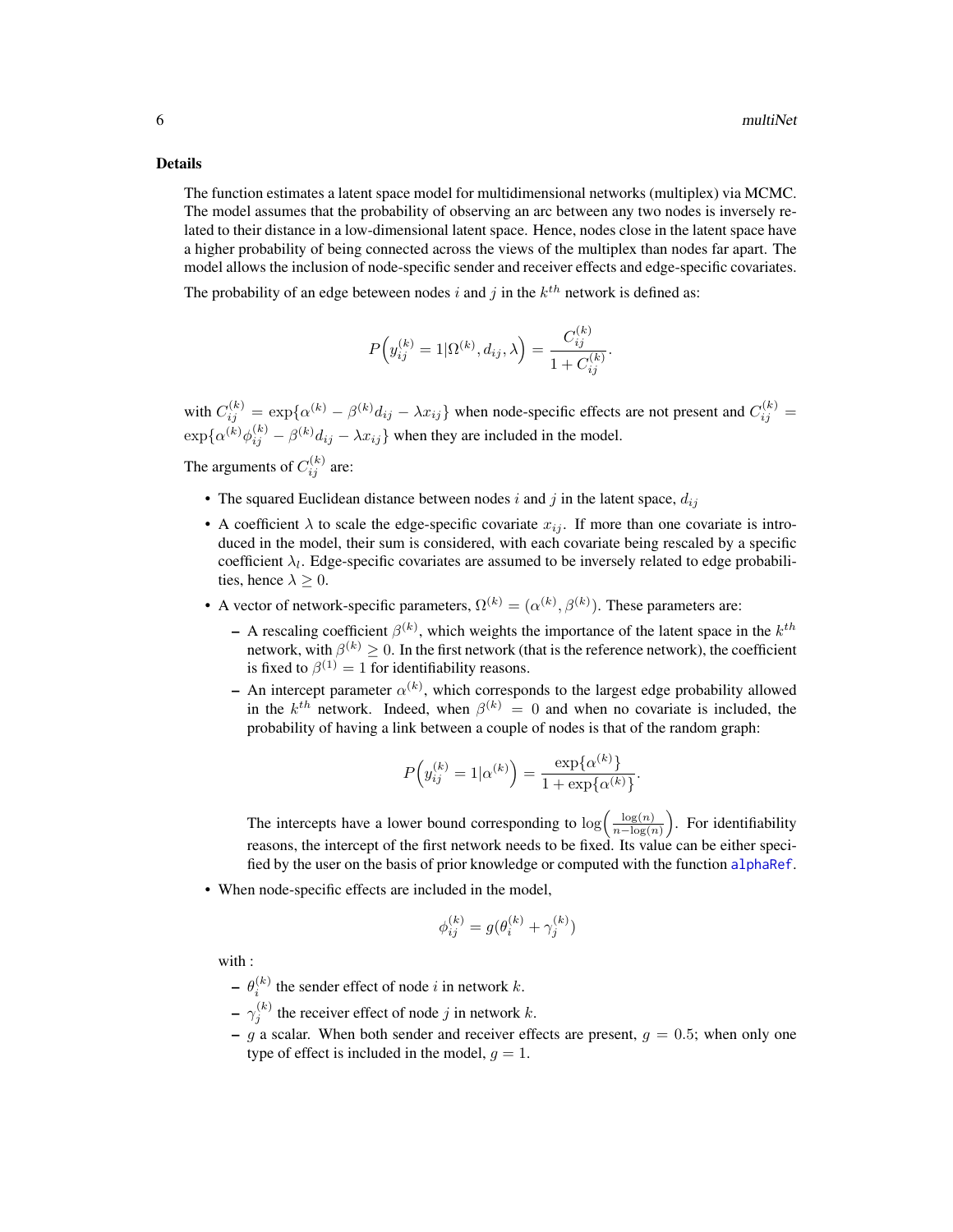When the sender and/or receiver effects are set to constant ("const"), each node  $i$  is assumed to have a constant effect across the different networks:  $\theta_i^{(k)} = \theta_i$  and/or  $\gamma_i^{(k)} = \gamma_i$ . Instead, when they are set to variable ("var"), each node has a different effect across the networks:  $\theta_i^{(k)}$  and/or  $\gamma_i^{(k)}$ .

Inference on the model parameters is carried out via a MCMC algorithm. A hierarchical framework is adopted for estimation, where the parameters of the distributions of  $\alpha$ ,  $\beta$  and  $\lambda$  are considered nuisance parameters and assumed to follow hyper-prior distributions. The parameters of these hyperpriors need to be fixed and are the following:

- tauA, tauB and tauL are the scale factors for the variances of the hyperprior distributions for the mean parameters of  $\alpha^{(k)}$ ,  $\beta^{(k)}$  and  $\lambda_l$ . If not specified by the user, tauA and tauB are computed as  $(K-1)$  K, if  $K > 1$ , otherwise they are set to 0.5. Parameter tauL is calculated as  $(L-1)$  K, if  $L > 1$ , otherwise it is set to 0.5.
- muA, muB and muL are the means of the hyperprior distributions for the mean parameters of  $\alpha^{(k)}$ ,  $\beta^{(k)}$  and  $\lambda_l$ . If not specified by the user, they are all set to 0.
- nuA, nuB and nuL are the degrees of freedom of the hyperprior distributions for the variance parameters of  $\alpha^{(k)}$ ,  $\beta^{(k)}$  and  $\lambda_l$ . If not specified by the user, they are all set to 3.

Missing data are considered structural and correspond to edges missing because one or more nodes are not observable in some of the networks of the multiplex. No imputation is performed, instead, the term corresponding to the missing edge is discarded in the computation of the likelihood function. For example, if either node i or j is not observable in network k, the edge  $(i, j)$  is missing and the likelihood function for network k is calculated discarding the corresponding  $(i, j)$  term. Notice that the model assumes a single common generative latent space for the whole multidimensional network. Thus, discarding the  $(i, j)$  term in the  $k^{th}$  network does not prevent from recovering the coordinates of nodes  $i$  and  $j$  in the latent space.

#### Value

An object of class 'multiNet' containing the following components:

| n          | The number of nodes in the multidimensional network.                                                                                                                                                                                                                                                                                                                             |
|------------|----------------------------------------------------------------------------------------------------------------------------------------------------------------------------------------------------------------------------------------------------------------------------------------------------------------------------------------------------------------------------------|
| K          | The number of networks in the multidimensional network.                                                                                                                                                                                                                                                                                                                          |
| D          | The number of dimensions of the estimated latent space.                                                                                                                                                                                                                                                                                                                          |
| parameters | A list with the following components:                                                                                                                                                                                                                                                                                                                                            |
|            | • alpha is a list with two components: the means of the posterior distri-<br>butions and the standard deviations of the posterior distributions for the<br>intercept parameters;<br>• beta is a list with two components: the means of the posterior distributions<br>and the standard deviations of the posterior distributions for the latent space<br>coefficient parameters; |
|            | • theta is a list with two components: the means of the posterior distribu-<br>tions and the standard deviations of the posterior distributions for the sender<br>effect parameters;                                                                                                                                                                                             |
|            | • gamma is a list with two components: the means of the posterior distri-<br>butions and the standard deviations of the posterior distributions for the<br>receiver effect parameters;                                                                                                                                                                                           |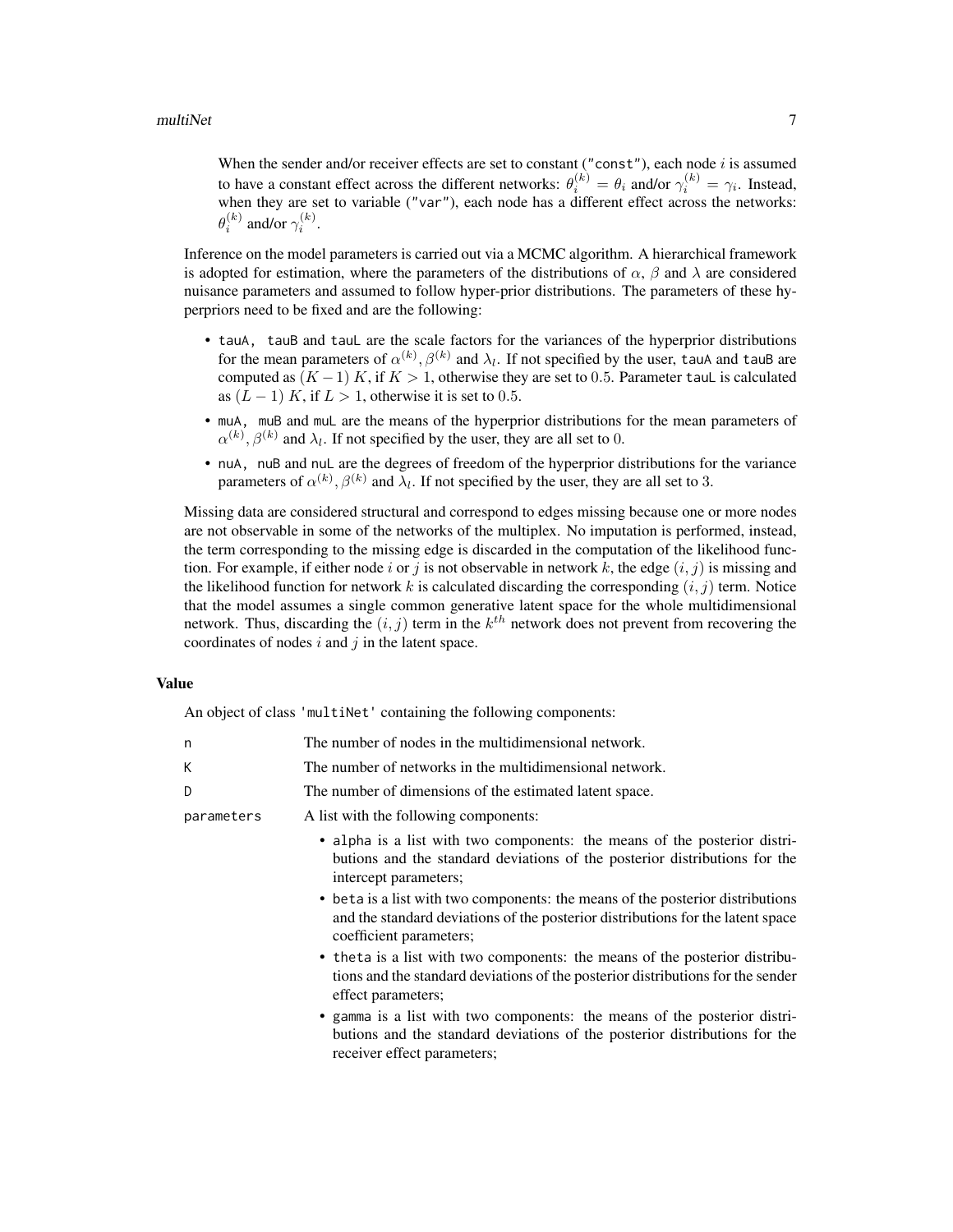|              | • lambda is a list with two components: the means of the posterior distri-<br>butions and the standard deviations of the posterior distributions for the<br>covariate coefficient parameters.                          |
|--------------|------------------------------------------------------------------------------------------------------------------------------------------------------------------------------------------------------------------------|
| latPos       | A list with posterior estimates of means and standard deviations of the latent<br>coordinates.                                                                                                                         |
| accRates     | A list with the following components:                                                                                                                                                                                  |
|              | • alpha is a vector with the acceptance rates for the intercept parameters;                                                                                                                                            |
|              | • beta is a vector with the acceptance rates for the latent space coefficient<br>parameters;                                                                                                                           |
|              | • the ta is a matrix with the acceptance rates for the sender effect parameters;                                                                                                                                       |
|              | • gamma is a matrix with the acceptance rates for the receiver effect parame-<br>ters;                                                                                                                                 |
|              | • lambda is a vector with the acceptance rates for the covariate coefficient<br>parameters;                                                                                                                            |
|              | • latPos is a vector with the acceptance rates for the latent coordinates of<br>the nodes.                                                                                                                             |
| DIC          | The Deviance Information Criterion of the estimated model. Computed only if<br>$DIC = TRUE$ in input.                                                                                                                  |
| WAIC         | The Widely Available Information Criterion of the estimated model. Computed<br>only if $W AIC = TRUE$ in input.                                                                                                        |
| allChains    | If all Chains = TRUE, a list with the following components is returned:                                                                                                                                                |
|              | • parameters is a list with the estimated posterior distributions of the model<br>parameters: $\alpha$ , $\beta$ , $\theta$ , $\gamma$ and $\lambda$ ;                                                                 |
|              | • latPos is an array with the posterior distributions of the latent coordinates<br>of each node;                                                                                                                       |
|              | • priorParameters is a list with the estimated posterior distributions of the<br>parameters of the prior distributions of $\alpha$ , $\beta$ and $\lambda$ .                                                           |
| corrRefSpace | A numerical vector containing the values of the Procrustes correlation between<br>the reference space and the estimated one, computed at each mcmc iteration.<br>Only outputed when refSpace is given, otherwise NULL. |
| info         | A list with some information on the estimated model:                                                                                                                                                                   |
|              | • call contains the function call:                                                                                                                                                                                     |
|              | • niter is the number of MCMC iterations;                                                                                                                                                                              |
|              | • burnIn is the number of initial iterations to discarded when computing the<br>estimates;                                                                                                                             |
|              | • sender is the node-specific sender effect type;                                                                                                                                                                      |
|              | • receiver is the node-specific receiver effect type;                                                                                                                                                                  |
|              | • covariates is the covariates array, if present;                                                                                                                                                                      |
|              | • L is the number of covariates.                                                                                                                                                                                       |

### References

D'Angelo, S. and Murphy, T. B. and Alfò, M. (2018). Latent space modeling of multidimensional networks with application to the exchange of votes in the Eurovision Song Contest. [arXiv.](https://arxiv.org/abs/1803.07166)

D'Angelo, S. and Alfò, M. and Murphy, T. B. (2018). Node-specific effects in latent space modelling of multidimensional networks. [arXiv.](https://arxiv.org/abs/1807.03874)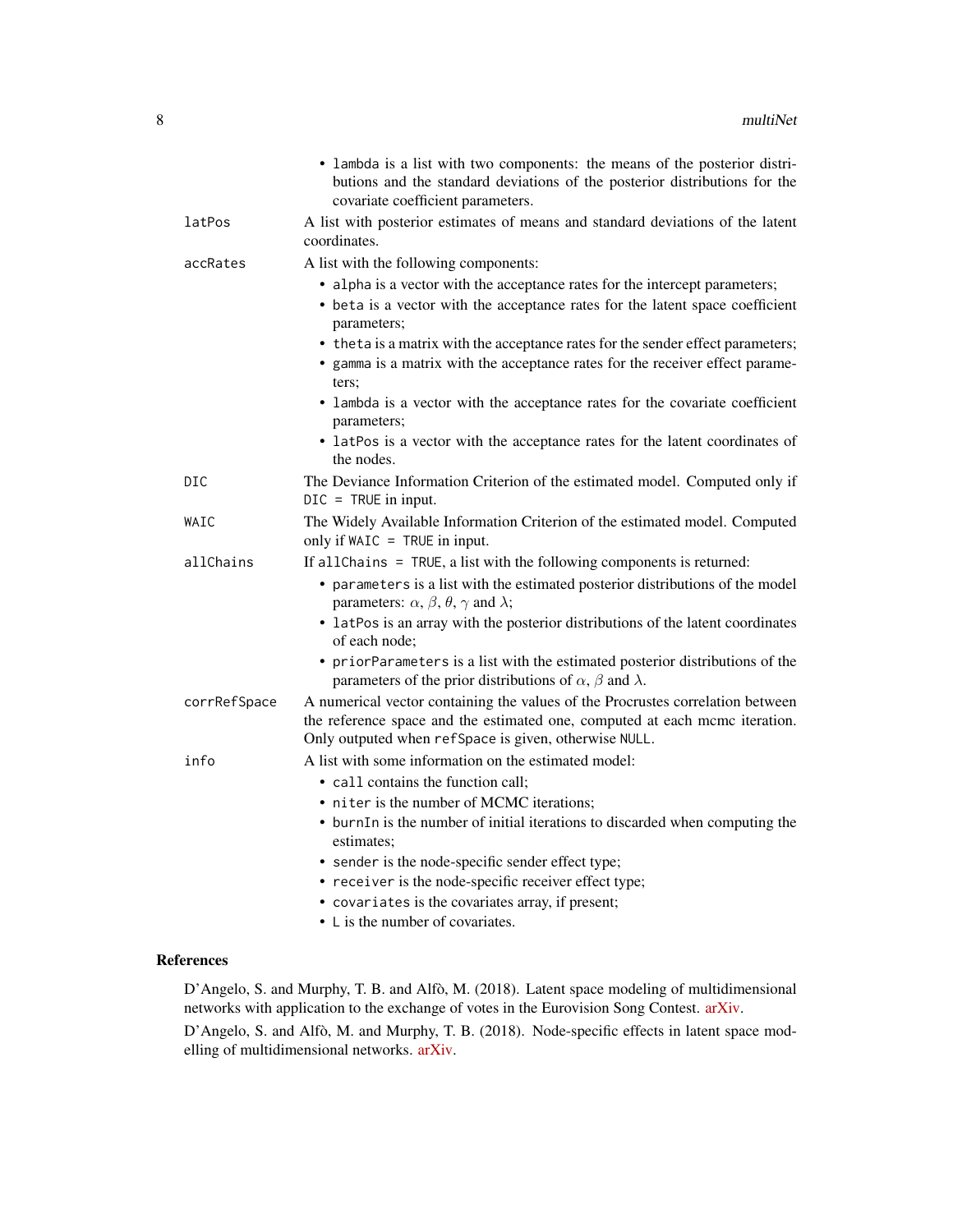#### <span id="page-8-0"></span>spaceNet 99

#### See Also

[alphaRef](#page-1-1)

#### Examples

```
data(vickers)
it <-10 # small number of iterations just for example
# 2-dimensional latent space model, no covariates
mod <- multiNet(vickers, niter = it, D = 2)
# 2-dimensional latent space model, sex as covariate
mod \leq multiNet(vickers, niter = it, D = 2,
                covariates = sex)
# 2-dimensional latent space model, with constant sender
# effect and variable receiver effect
mod <- multiNet(vickers, niter = it, D = 2,
                sender = "const", receiver = "var")
```
spaceNet *Latent Space Models for Multivariate Networks*

#### Description

A package for latent space models for binary multivariate networks (multiplex). The model assumes that the nodes in the multiplex lie in a low-dimensional latent space. The probability of two nodes being connected is inversely related to their distance in this latent space: nodes close in the space are more likely to be linked, while nodes that are far apart are less likely to be connected. The model allows the inclusion of node-specific sender and receiver effects and edge-specific covariates. Inference is carried out via a MCMC algorithm.

#### Details

The main function is [multiNet](#page-3-1), which estimates the latent space model via MCMC algorithm. Data can be inputed either as a list or an array. Also, edge-specific covariates in the form of a list or an array can be included in the model.

#### Author(s)

Silvia D'Angelo and Michael Fop.

Mantainer: Silvia D'Angelo <silvia.dangelo@ucd.ie>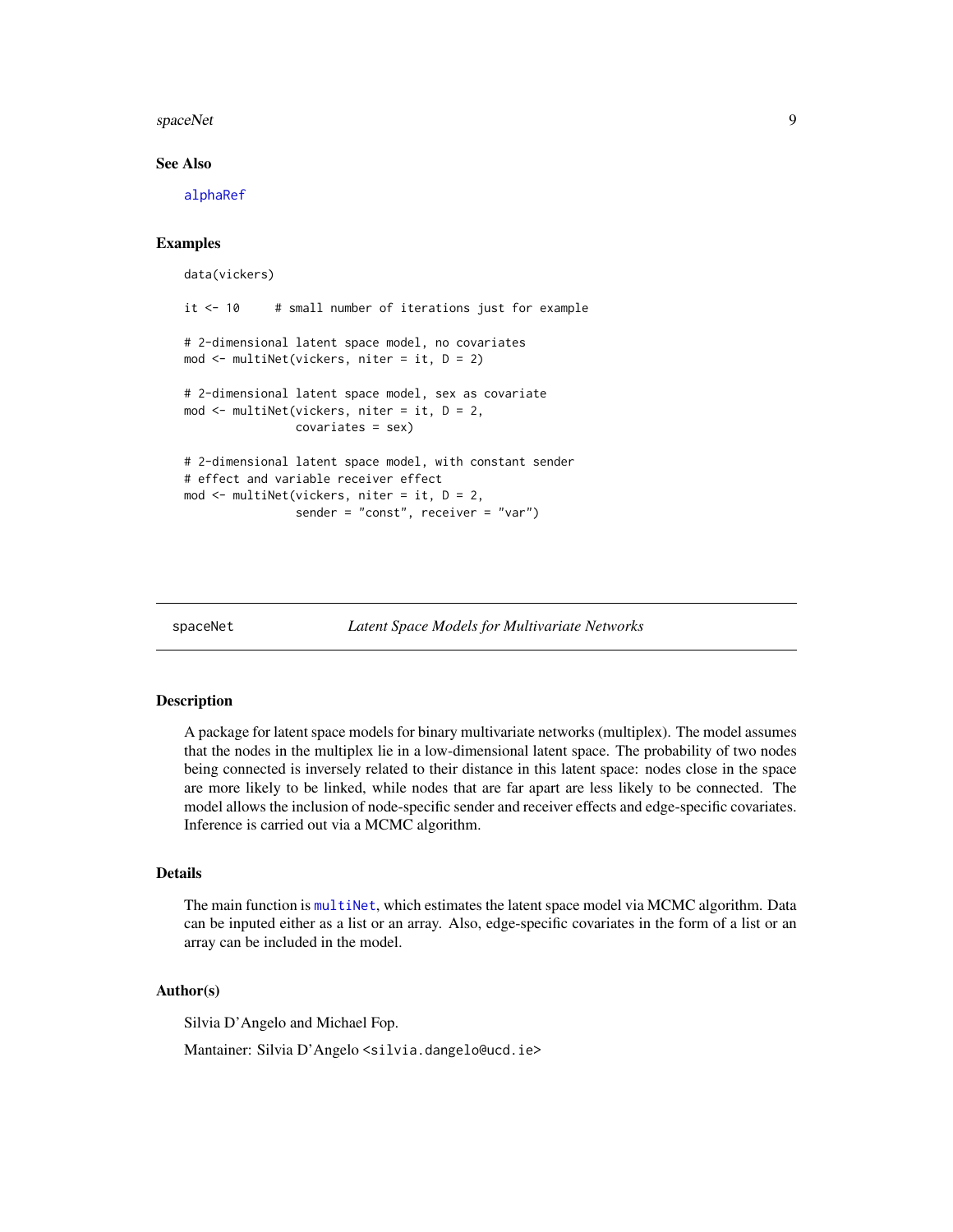#### <span id="page-9-0"></span>References

D'Angelo, S. and Murphy, T. B. and Alfò, M. (2018). Latent space modeling of multidimensional networks with application to the exchange of votes in the Eurovision Song Contest. [arXiv.](https://arxiv.org/abs/1803.07166)

D'Angelo, S. and Alfò, M. and Murphy, T. B. (2018). Node-specific effects in latent space modelling of multidimensional networks. [arXiv.](https://arxiv.org/abs/1807.03874)

vickers *Vickers-Chan 7th Graders Multidimensional Network*

#### **Description**

The data by Vickers et al. (1981) represent three different social relations among 29 seventh grade students in a school in Victoria, Australia. A binary covariate matrix is available and it describes if two students share the same sex or not.

#### Usage

data(vickers)

#### Details

The data by Vickers et al. (1981) are stored in a list named vickers and represent three different social relations among 29 seventh grade students, 12 boys and 17 girls, in a school in Victoria, Australia. Each student was asked if

- *Network 1*: he\ she got on with another given student;
- *Network* 2: he\ she considered another given student as his\ her best friend;
- *Network 3*: he\ she would have liked to work with another given student.

The matrix sex is an edge-specific binary covariate recording the gender of pairs of students. If a pair of students is of the same sex, the corresponding entry in the matrix is 0, otherwise is 1.

#### References

Vickers, M. and Chan, S. (1981). Representing Classroom Social Structure. *Melbourne: Victoria Institue of Secondary Education.*

#### Examples

data(vickers)